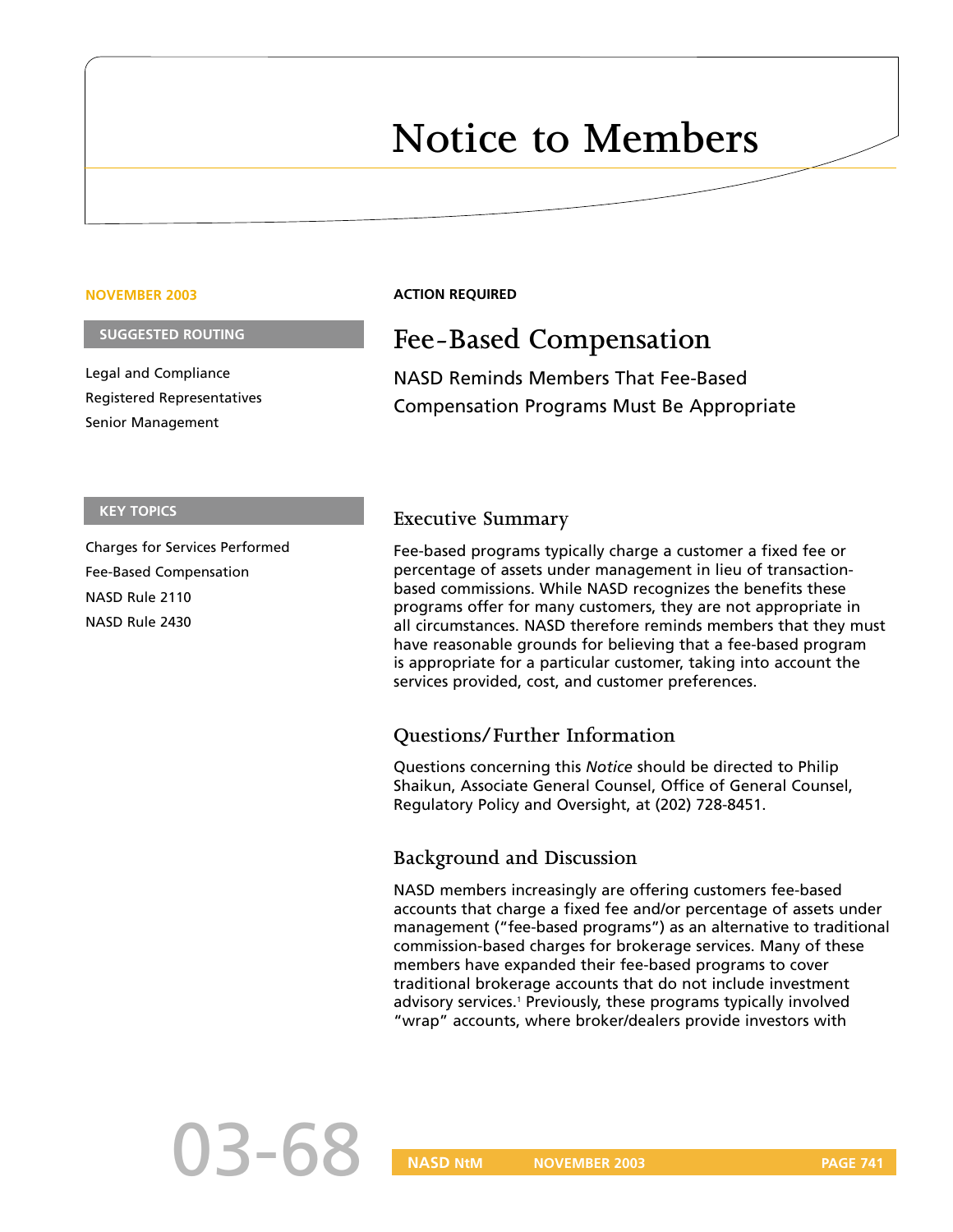a suite of services—asset allocation, portfolio management, execution and administration—for a single fee. Most traditional wrap accounts are considered advisory accounts subject to the Investment Advisers Act.<sup>2</sup>

The 1995 Report of the Committee on Compensation Practices (the "Tully Report") $3$ labeled fee-based programs a "best practice" because they more closely align the interests of the broker/dealer and customer and reduce the likelihood of abusive sales practices such as churning, high-pressure sales tactics, and recommending unsuitable transactions.4 The Tully Report noted that fee-based programs are particularly appropriate for investors who prefer consistent and explicit monthly or annual charges and those that engage in at least a moderate level of trading activity.

On the other hand, the Tully Report acknowledged that fee-based programs may not fit the needs of certain investors. In this regard, commenters to the Tully Committee noted that accounts with low trading activity may be better off with a commissionbased program. These accounts might include those comprised mainly of bonds or mutual funds, but also could contain individual capital appreciation equities where the customer has a stated buy-and-hold strategy.

### **Fee-Based Accounts Must Be Appropriate**

It generally is inconsistent with just and equitable principles of trade—and therefore a violation of Rule 2110—to place a customer in an account with a fee structure that reasonably can be expected to result in a greater cost than an alternative account offered by the member that provides the same services and benefits to the customer.<sup>5</sup> Accordingly, before opening a fee-based account for a customer, members must have reasonable grounds to believe that such an account is appropriate for that particular customer. To that end, members should make reasonable efforts to obtain information about the customer's financial status, investment objectives, trading history, size of portfolio, nature of securities held, and account diversification. With that and any other relevant information in hand, members should then consider whether the type of account is appropriate in light of the services provided, the projected cost to the customer, alternative fee structures that are available, and the customer's fee structure preferences. In addition, members should disclose to the customer all material components of the fee-based program, including the fee schedule, services provided, and the fact that the program may cost more than paying for the services separately.

NASD recognizes that factors other than cost may properly be considered to determine whether an account is appropriate for a customer. Thus, for example, a customer may place a premium on the positive characteristics of fee-based programs identified in the Tully Report: having his or her interests aligned with that of the member and registered representative and the certainty and consistency of cost that many fee-based programs provide. These non-price factors may constitute significant benefits to a particular customer; therefore, a member may give them corresponding weight in determining the appropriateness of a fee-based account for that customer. Even where a fee-based account is determined to be appropriate, members still must comply with their longstanding obligations under Rule 2430.<sup>6</sup>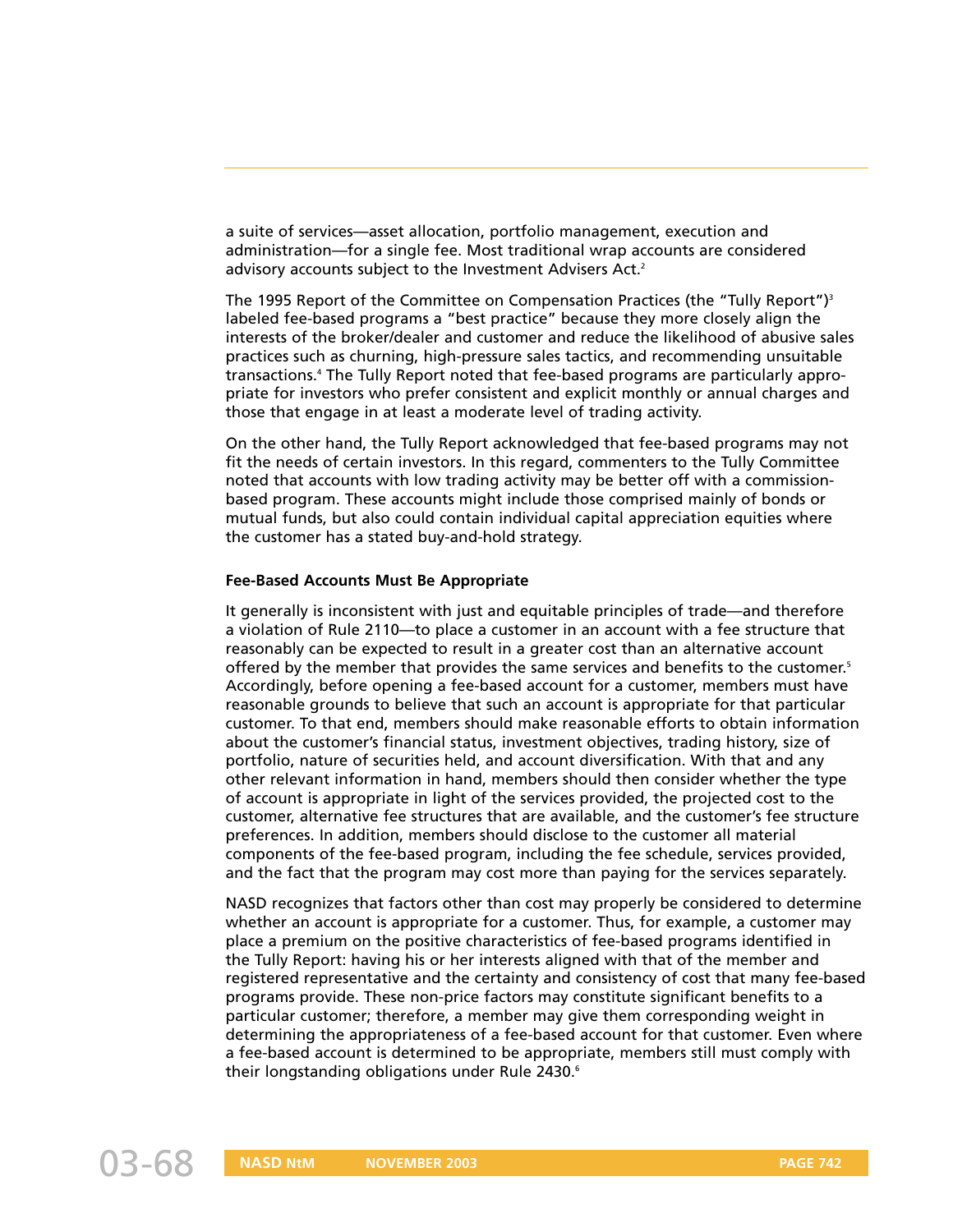Absent inducement by the member, no liability under Rule 2110 (unless derivative of another rule violation) will attach to a member where it is disclosed to a customer that a potentially lower cost account is available, but the member can demonstrate that the customer nevertheless opted for a fee-based account for reasons other than pricing.<sup>7</sup> In such circumstances, the member should document the fact that the customer chose a fee-based account for reasons other than cost.

### **Supervisory Procedures**

Members should implement supervisory procedures to require a periodic review of fee-based accounts to determine whether they remain appropriate for their respective customers.8 As part of that review, members should consider whether reasonable assumptions about market conditions upon which the member based its initial determination of appropriateness have changed, as well as any changes in customer objectives or financial circumstances.

Members also may wish—but are not required—to create reports that compare the asset-based fees to those that would have been generated in the same account on a commission basis. Since the appropriateness of a fee can be based upon factors other than cost to the customer, a retrospective finding that a customer would have been charged less in a commission-based account is not conclusive that the account is inappropriate for that customer. However, such a finding should cause the member to give careful scrutiny to those issues. Finally, members should review their sales literature, marketing material, and other correspondence related to fee-based programs to ensure the information is balanced and not misleading, and should include in training materials guidelines regarding the establishment of fee-based accounts.

# **Endnotes**

- 1 A 1999 SEC proposal to specifically exempt from the Investment Advisers Act these fee-based brokerage programs is awaiting final action. Under the proposal, only non-discretionary accounts where incidental advice is provided would be exempt. Exchange Act Release No. 42099 (November 4, 1999).
- 2 This *Notice to Members* is focused on brokerage accounts that do not require registration under the Investment Advisers Act, but members nonetheless must ensure that advisory products and services are appropriate for a customer and that charges for such services are reasonable.

In determining whether a broker/dealer meets the definition of "investment adviser," the SEC has excluded circumstances where advice given is solely incidental to typical brokerage services, such as execution and administration. The SEC has commented that the exception "amounts to a recognition that brokers and dealers commonly give a certain amount of advice to their customers in the course of their regular business and that it would be inappropriate to bring them within the scope of the [Advisers Act] merely because of this aspect of their business." Exchange Act Release No. 34-42099 (November 4, 1999).

3 SEC Committee on Compensation Practices, Report on Broker-Dealer Compensation (April 10, 1995), available at *www.sec.gov/news/ studies/.shtml* (last modified July 25, 2003).